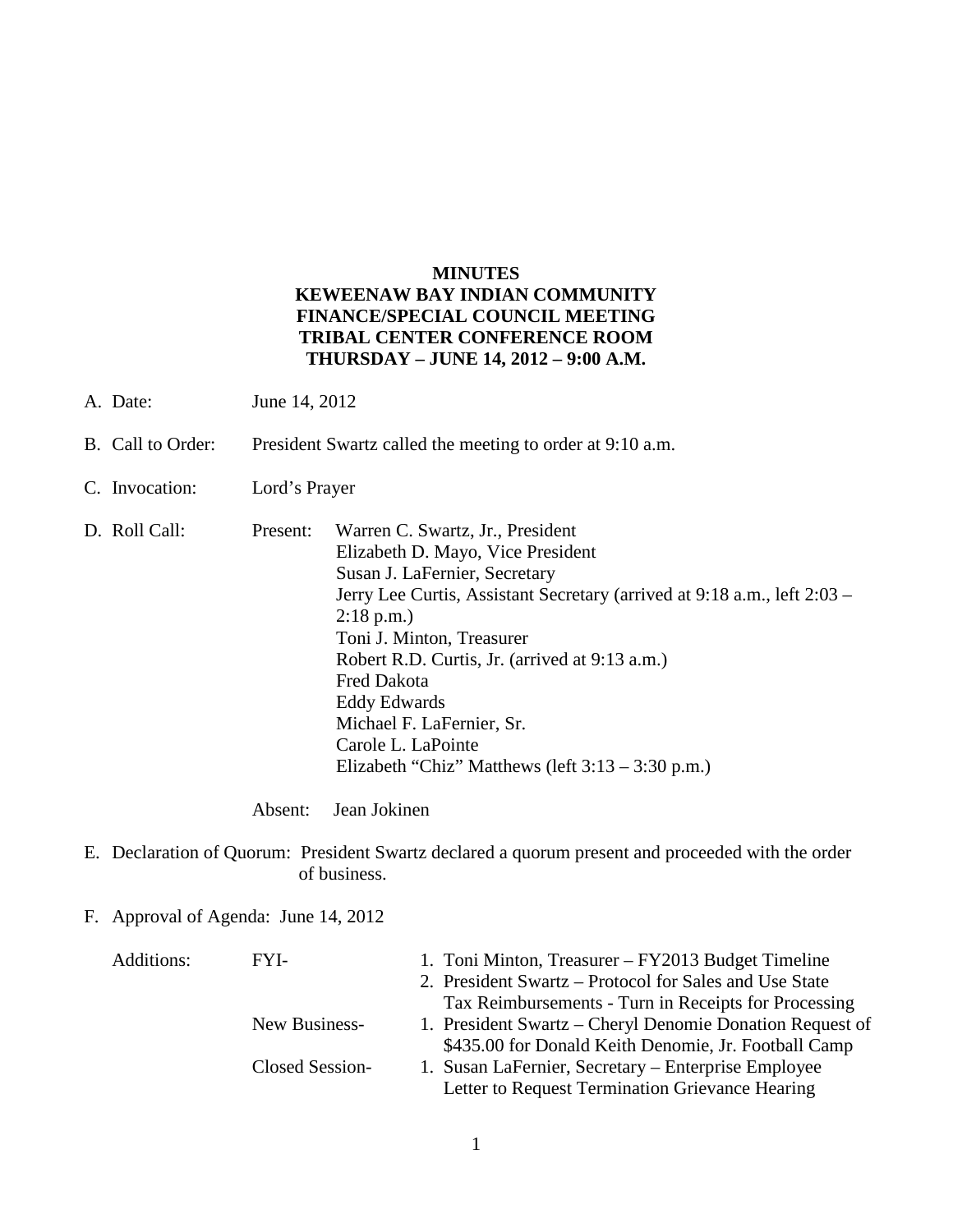6. Susan LaFernier, Secretary – Legal Memos (2) from Dorsey  $&$  Whitney from the  $6/2/12$  meeting that were requested regarding mining

**Robert R.D. Curtis, Jr. arrived at 9:13 a.m.** 

**Jerry Lee Curtis arrived at 9:18 a.m.** 

**MOTION MADE BY ELIZABETH "CHIZ" MATTHEWS TO APPROVE THE AGENDA WITH THE ADDITIONS. SUPPORTED BY MICHAEL F. LAFERNIER, SR. TEN IN FAVOR (Elizabeth D. Mayo, Susan J. LaFernier, Jerry Lee Curtis, Toni J. Minton, Robert R.D. Curtis, Jr., Fred Dakota, Eddy Edwards, Michael F. LaFernier, Sr., Carole L. LaPointe, Elizabeth "Chiz" Matthews), OPPOSED - 0, ABSTAINING - 0, ONE ABSENT (Jean Jokinen), MOTION CARRIED.**

- G. New Business:
	- 1. President Swartz Cheryl Denomie Donation Request of \$435.00 for Donald Keith Denomie, Jr. to attend Football Camp June 17-21 in Ann Arbor, MI

**MOTION MADE BY ROBERT R.D. CURTIS, JR. TO APPROVE THE DONATION REQUEST OF \$435.00 FOR DONALD KEITH DENOMIE, JR. TO ATTEND FOOTBALL CAMP. SUPPORTED BY JERRY LEE CURTIS. EIGHT IN FAVOR (Elizabeth D. Mayo, Susan J. LaFernier, Jerry Lee Curtis, Toni J. Minton, Robert R.D. Curtis, Jr., Fred Dakota, Michael F. LaFernier, Sr., Elizabeth "Chiz" Matthews), TWO OPPOSED (Eddy Edwards, Carole L. LaPointe), ABSTAINING - 0, ONE ABSENT (Jean Jokinen), MOTION CARRIED.**

Carole LaPointe stated her opposition: She is opposed to the request coming before the Council so late and she believes there are football camps held closer to the area.

Eddy Edwards stated his opposition: He would like the donations to be fair to all Youth.

- H. For Your Information:
	- 1. FY2012 Budget Timeline
	- 2. Protocol for Sales and Use State Tax Reimbursements Turn in Receipts to Heather Chapman for Processing
- I. Closed Session: [Open to KBIC Tribal Members]
	- 1. Susan LaFernier, Secretary Enterprise Employee Letter to Request Termination Grievance Hearing (after deadline)
	- 2. Tribal Financials Francis "Hosh" LaPointe, CFO/Larry Denomie III, CEO, Sarah Maki, Assistant CEO, Dawn Richards, Comptroller
		- a) Governmental
			- i. Audit Briefing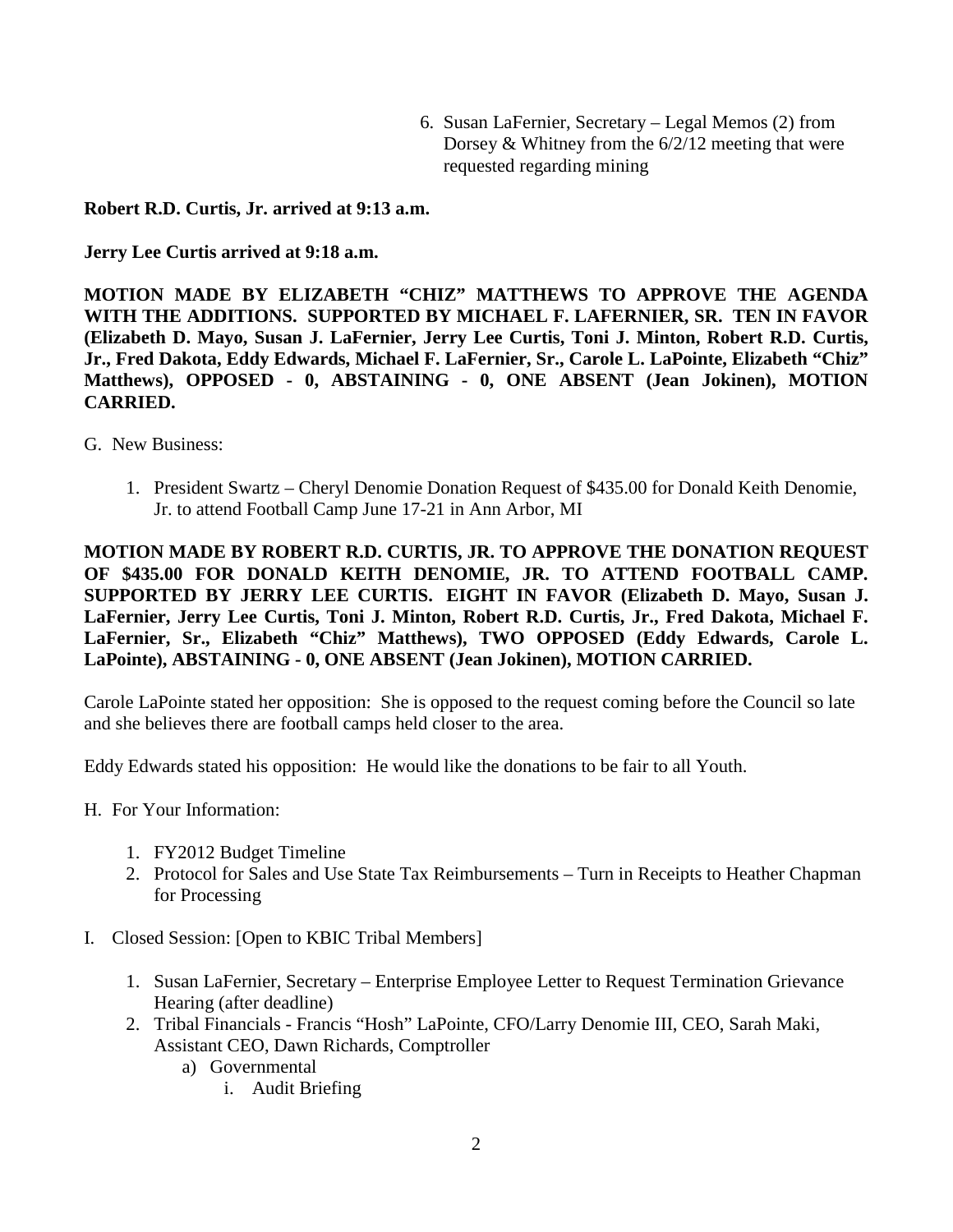- ii. GASB 54-Fund Balance Classification
- iii. Clinic Third Party
- iv. Pines & Radio
- b) Casino Financial Summary
- c) IRS Update
- 3. Larry Denomie III, CEO
	- a) Marquette Gas Station
	- b) Transfer Station
- 4. Marquette Casino/Marquette Airport Property Financing Francis "Hosh" LaPointe, CFO/Larry Denomie III, CEO/David Haataja, Casinos General Manager/Dale Shalifoe, Baraga Casino Assistant General Manager/Gregg Nominelli, Economic Developer/Heather Chapman, Assistant Attorney
- 5. Ojibwa Housing Authority Financials OHA Board: William "Gene" Emery, Gary Loonsfoot, Sr., Francis "Hosh" LaPointe, Dominic Picciano/Sally Snyder, OHA Accounting
- 6. Debra Parrish, KBOCC President KBOCC Financials
- 7. Susan LaFernier, Secretary Legal Memos (2)

**MOTION MADE BY CAROLE L. LAPOINTE TO GO INTO CLOSED SESSION AT 9:27 A.M. AND ALLOW KBIC MEMBERS TO ATTEND DURING THE FINANCIALS. SUPPORTED BY MICHAEL F. LAFERNIER, SR. TEN IN FAVOR (Elizabeth D. Mayo, Susan J. LaFernier, Jerry Lee Curtis, Toni J. Minton, Robert R.D. Curtis, Jr., Fred Dakota, Eddy Edwards, Michael F. LaFernier, Sr., Carole L. LaPointe, Elizabeth "Chiz" Matthews), OPPOSED - 0, ABSTAINING - 0, ONE ABSENT (Jean Jokinen), MOTION CARRIED.**

**Break: 9:42 – 9:54 a.m.** 

**Break: 11:11 – 11:23 a.m.** 

**Lunch: 11:58 a.m. – 1:02 p.m.** 

**Jerry Lee Curtis left 2:03 – 2:18 p.m.** 

**Break: 2:19 – 2:38 p.m.** 

**Elizabeth Matthews left 3:13 – 3:30 p.m.** 

**MOTION MADE BY EDDY EDWARDS TO GO INTO OPEN SESSION AT 4:07 P.M. SUPPORTED BY FRED DAKOTA. TEN IN FAVOR (Elizabeth D. Mayo, Susan J. LaFernier, Jerry Lee Curtis, Toni J. Minton, Robert R.D. Curtis, Jr., Fred Dakota, Eddy Edwards, Michael F. LaFernier, Sr., Carole L. LaPointe, Elizabeth "Chiz" Matthews), OPPOSED - 0, ABSTAINING - 0, ONE ABSENT (Jean Jokinen), MOTION CARRIED.**